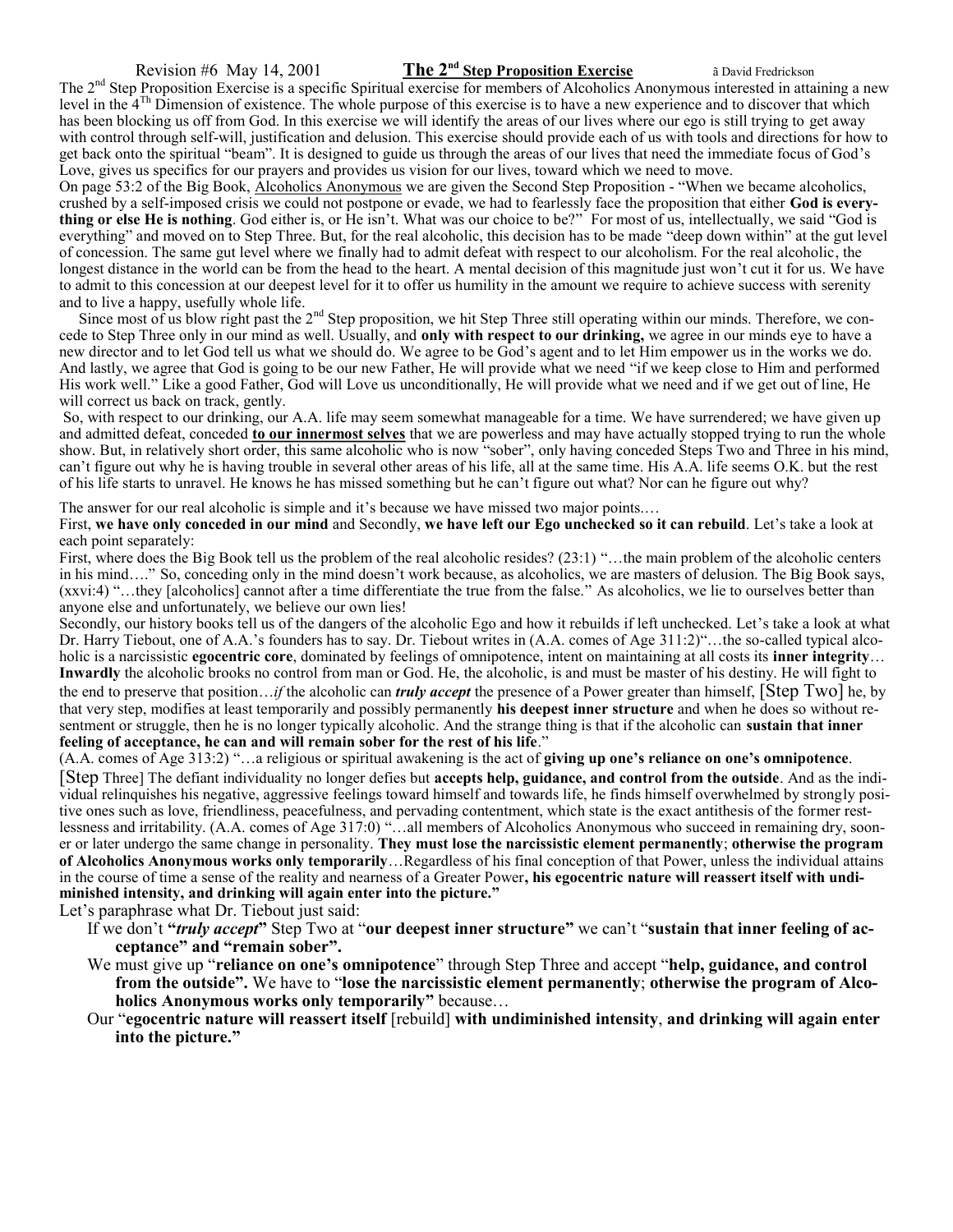So, back to our original question… Why is our life outside of A.A. such a mess?

Because our alcoholic ego has rebuilt itself! Remember, we only conceded our drinking and we only conceded that in our mind. We haven't conceded the "everything" that the Second Step requires to **our innermost selves**. We haven't conceded that our life **outside of A.A. is unmanageable**! We haven't admitted defeat or conceded to our powerlessness in running the rest of our life.

If our choice in the Second Step Proposition is: "God is everything" then, **we have to give God everything!** We can't just give Him the drinking aspects of our life. We must Give God complete control of **our entire life** through a concession at the deepest level, to **our innermost selves**. And let's not forget that we took the Third Step where **we offered ourselves to God**. We offered ourselves for Him to: "…build with me and to do with me as thou wilt…". That means God is running the show, the whole show. We don't get a vote. As Don P. says "Your life is none of your damn business." The Third Step says, "Made a decision to turn our will [**what I want**] and our lives [**everything about our actions and our life**] over to the care of God…" From this point on, "**what I want does not matter**". It's what God wants that matters. That's why my sponsor made me write, "**What I want does not matter**" all over the place so I could see it all day, every day. O.K. you say, now that we know what the problem is, what do I have to do? Well, that's exactly what this exercise is all

about…

First, before we begin to write, I suggest prayer and meditation. I pray and meditate because I have experienced what the Big Book says- that my own prejudice is one of my greatest roadblocks to true progress. Therefore, before I begin any inventory or Step work, keeping in mind my Powerlessness of Step One, I always seek Power through Prayer and meditation…I have included this set aside prayer which you may find helpful:

"God, I ask you to be with me, to guide and direct me as I seek your truth. Father, please set aside within me, that which would block me off from the truth. Lay aside my Prejudices about what I think I know about this process, this exercise, and my spiritual condition. Remove my fears about what I may find out about myself Lord and help me realize your truth."

To begin our exercise, we take a piece of paper and draw a line down the middle. This becomes columns one and two. At the top of column one write out this question: **What areas of my life have I not given or am I not willing to give to God?**  Then fill in column one with all the areas of your life where this applies. For me, I find it helpful if I use the tornado exercise to help me identify these areas of my life.

What is the tornado exercise you ask? Well, it comes from the Big Book (82:3) "The alcoholic is like a tornado roaring his way through the lives of others." So, if I'm the tornado, who gets effected first? The person who is closest to me-my spouse. Then mentally, I start spiraling out through my life. Who gets hit next? My kids. And next? My siblings, parents, friends, co-workers, church members, neighbors etc. Keep spiraling further out and ask these questions as you go. They will help you identify your problem areas of control: Have I given each of these relationships and their outcome over to God? Am I still trying to control these relationships? When I think of these people, does the hair on the back of my neck stand up or am I at peace? Do these people bother me? Are they a burden to me? And lastly…

I ask these questions: "In what areas of my life have I been generally unhappy, frustrated, angry, or upset about lately? What have I been complaining about? In what areas has my drama been lately? In what areas have I not been getting my way? Examples include: My job, finances, investments, relationships, spirituality, physical condition, etc. When you are done, move on to column two.

### At the top of column two write this: **Why am I afraid to give these areas to God? I am afraid of:**

Here (column two) we identify why we are afraid and we list all of our fears in reference to the areas of our life (column one) that we haven't given to God.

Now, number your fears (1,2,3,etc.) and then flip your sheet over and write a corresponding number on the back of your sheet for each numbered fear.

Now that we have a list of fears, we can turn back to the fear instruction from the Big Book (68:3) "…We ask Him [God] to remove our fear and direct our attention to what He would have us be." So, let's follow the instruction and ask God to remove each one of these fears we have just listed…

The problem with us alcoholics is that most of us stop there. We miss the second half of our fear instructions (and direct our attention to what He would have us be). We may have asked God to remove the fear but we still don't have a vision of where we need to go with God.

Therefore, we now meditate on what we think God wants us to "**be"**. Notice that it doesn't say "do", it says, "**be**". There is a huge difference between the two ("being" and "doing") and the best analogy I can make is "going on a trip". Before you go on a trip, you have to know from where you are starting (column one) then, you have to know where it is that you want to go (what God wants us to be) and only then can you figure a way to get there. It's the same thing when dealing with our Egos; we need to know where our ego has us deluded (our starting point). Then we have to realize where we really should be going (what God wants us to be) and only then we can come up with a plan as to how to get from here to where we need to go. Remember the instructions we are given as part of the  $10^{th}$  Step, (85:1) "Every day is a day when we must carry the vision of God's will into all of our activities. "How can I best serve Thee-Thy will not mine be done"." Once we have a vision of what God wants us to be, we write our vision next to the number of the fear to which it corresponds.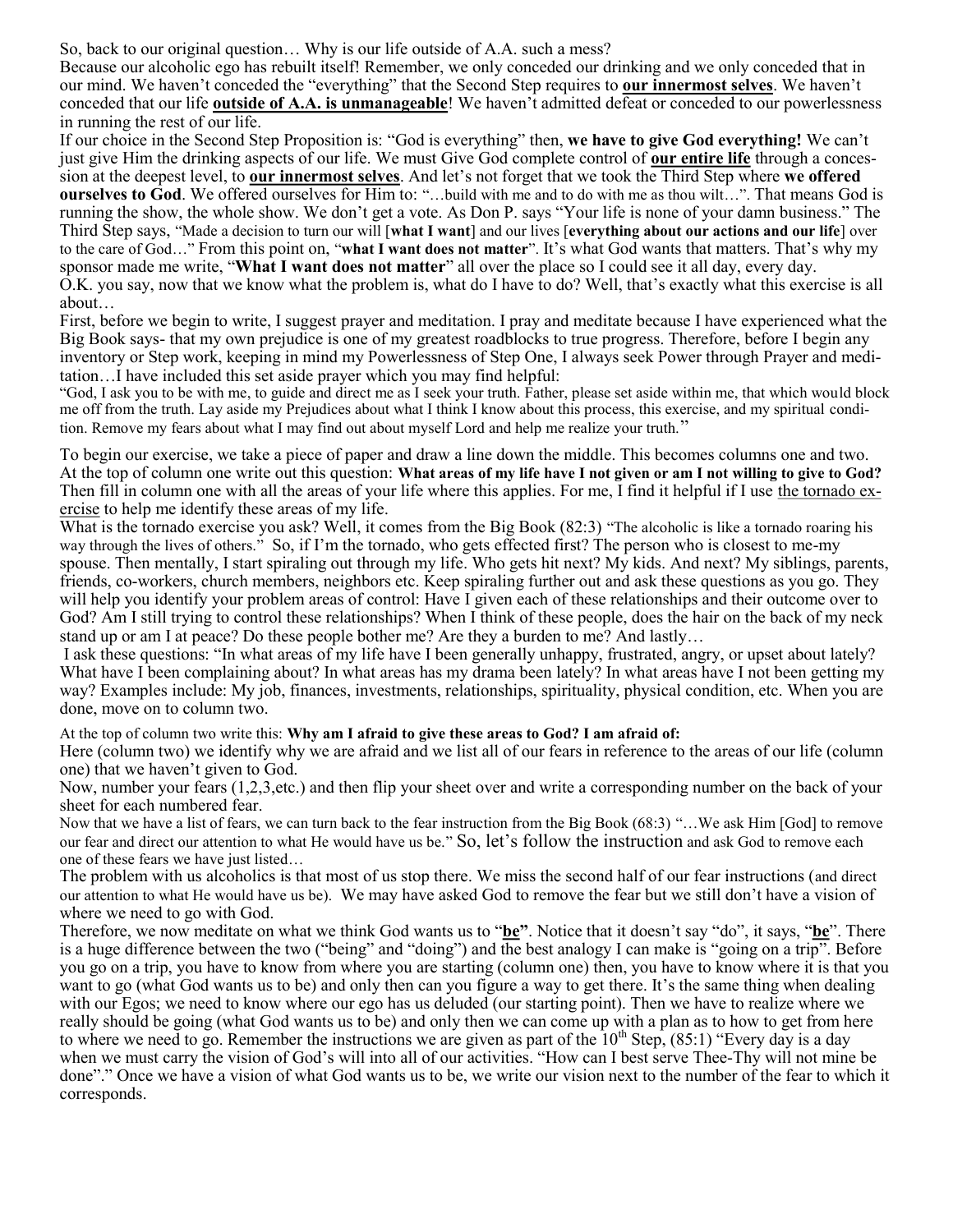When we are through filling out our worksheet, we transfer all the data from our worksheet vertically over onto a 3X5 card and it should look like this:

| What areas of my life<br>have I not given or am<br>I not willing to give to God? | Why am I afraid to give<br>these areas to God?<br>I am afraid of:            |  |
|----------------------------------------------------------------------------------|------------------------------------------------------------------------------|--|
| Career/Job                                                                       | 1. Not getting what I want<br>2. Not enough Money                            |  |
| Health or Body                                                                   | 3. Looking bad<br>4. Feeling bad/Pain                                        |  |
| Marriage or Relationship                                                         | 5. Not getting what I want<br>6. Out of Control<br>7. Unloved<br>8. Intimacy |  |
| Finances                                                                         | 9. Not providing for family<br>10. Not enough Money                          |  |
| Hobby                                                                            | 11. Not getting what I want                                                  |  |
| Sex Life                                                                         | 12. Not enough sex<br>13. No intimacy                                        |  |
| Spiritual Life                                                                   | 14. Out of control<br>15. Trusting God                                       |  |

# **What God wants me to be**

- 1. Grateful for what I have, Patient and Faithful
- 2. Trusting, Faithful, Grateful
- 3. Humble, Righteous, Confident
- 4. Courageous, Trusting, Tolerant
- 5. Humble Trusting, Faithful, Patient
- 6. Compliant, Tolerant, Loving, Prayerful, Faithful, Submissive
- 7. Trusting, Loved, Intimate, Loving
- 8. Trusting, Courageous, Strong, Faith
- 9. Trusting, good steward, Faithful, Humble, Honest, Prayerful
- 10. Trusting Faithful, Grateful
- 11. Humble, Trusting, Faithful, Patient
- 12. Tolerant, Chaste, Loving, Intimate
- 13. Loving, Tolerant, Chaste, Patient
- 14. Compliant, Tolerant, Loving, Prayerful, Faithful, Submissive
- 15. Faithful, Compliant, Courageous

have the card, what do we do with it?

Well for starters, in our morning meditation from the Big Book it says that we  $(84:2)$  "Continue to watch...". So, we add this card into our morning prayers, into our "watching" and we also carry this card with us for the next two weeks. From now on, every time we sense that we are out of sorts; we stop (pause), and go to the card. Since we have done all of the inventory work already, the card makes getting back on the beam a whole lot easier. Let's take a look:

For this example lets say that we just found out we didn't get the promotion at work that we were counting on. We realize that we are agitated as hell but what can we do about getting our feelings back to normal? Oh yeah, we remember that damn card we have been carrying around for the past week. So we….

First, identify the problem area:

Which area of your life are you having trouble with (column one)? [Career, Job, Finances]

Which fear or fears has your Ego triggered (column two)? [1,2 &9]

Now that we know the problem, we take action. We pray and ask God to remove the specific fear or fears that have gripped us.

"God please help me, Father I'm in trouble here and in this state I can't be of help to you or those about me. Father please remove my anger and fear of not getting what I want, of not having enough Money and not being able to provide for my family. Amen"

Then, we flip the card over and we pray again. This time we pray for the vision of God's will for us, which we have already filled out on the card.

"God please help me, Lord, please remove my anger and fear. Please replace them with **Gratitude** for what I do have, **Patience** in knowing that you have a plan for my life, **Faithfulness** in the fact that you **Love** me and want the best for me, **Trust** in you, that you will always provide what I need if I keep close to you and perform your works well. Help me to be **Honest** with my family and to let

"God please help me, Lord, please remove my anger and fear. Please replace them with **Gratitude** for what I do have, **Patience** in knowing that you have a plan for my life, **Faithfulness** in the fact that you **Love** me and want the best for me, **Trust** in you, that you will always provide what I need if I keep close to you and perform your works well. Help me to be **Honest** with my family and to let them know what has happened today so that as a Loving family, we may help each other get through this crisis together and lastly; Father, help me to be a **Good Steward** of the gifts you have already given me. Amen"

Lastly, we answer this question ourselves:

How specifically can I be a **Patient, Honest, Trusting, Loving, Grateful and Faithful Steward for God**, Right here, Right now?

Now get to work and "resolutely turn your attention" to making this come to pass… It is through taking these actions that we will suddenly realize we are back on the "beam". Give it a try…it really does work!